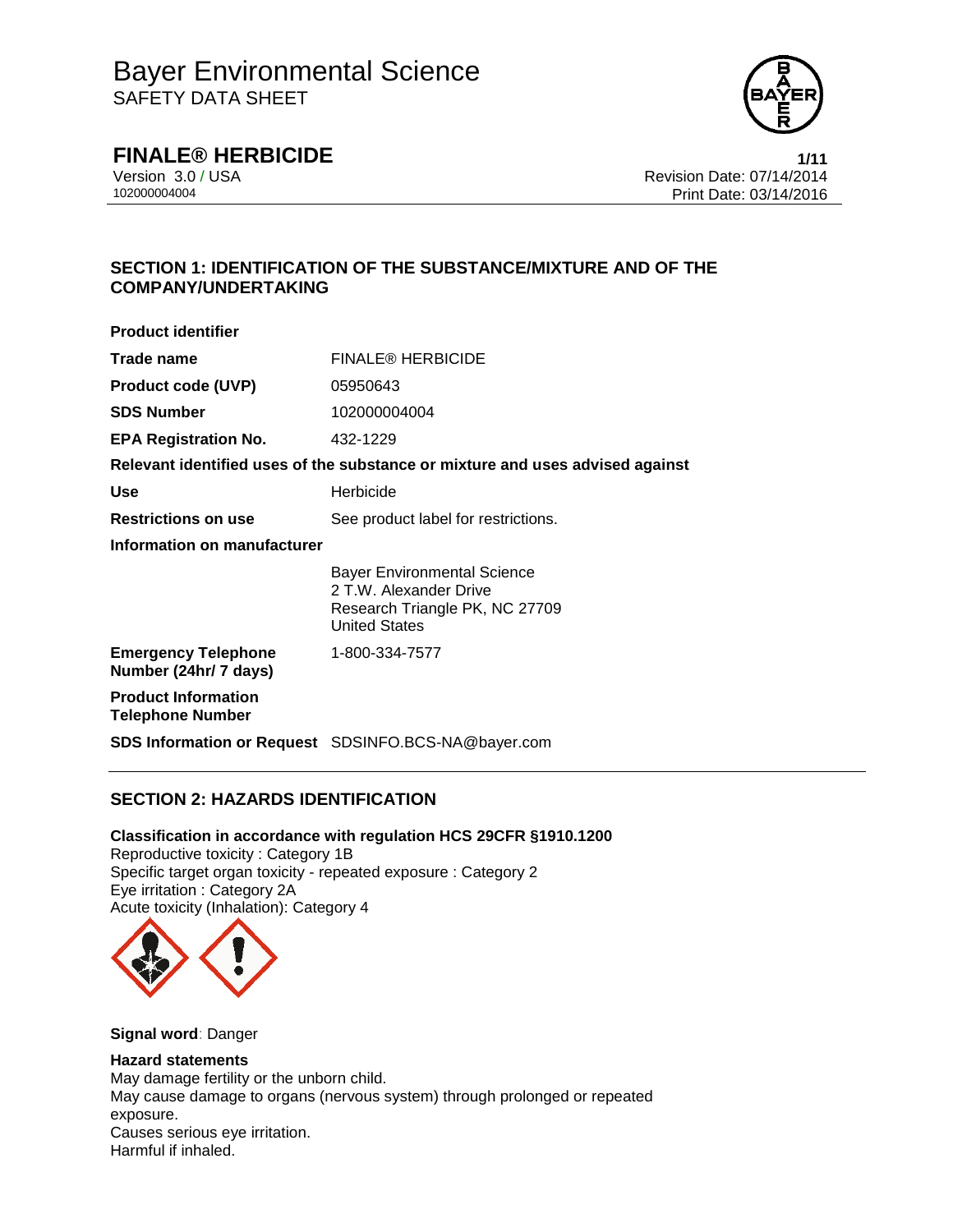

## **FINALE® HERBICIDE 2/11**

Version 3.0 / USA Revision Date: 07/14/2014 102000004004 Print Date: 03/14/2016

#### **Precautionary statements**

Obtain special instructions before use. Do not handle until all safety precautions have been read and understood. Wear protective gloves/protective clothing/eye protection/face protection. Do not breathe spray. Wash thoroughly after handling. Use only outdoors or in a well-ventilated area. IF exposed or concerned: Get medical advice/attention. Get medical advice/attention if you feel unwell. IF IN EYES: Rinse cautiously with water for several minutes. Remove contact lenses, if present and easy to do. Continue rinsing. If eye irritation persists: Get medical advice/attention. IF INHALED: Remove person to fresh air and keep comfortable for breathing. Call a POISON CENTER/doctor/physician if you feel unwell. Store locked up. Dispose of contents/container in accordance with local regulation.

#### **Other hazards**

No other hazards known.

### **SECTION 3: COMPOSITION/INFORMATION ON INGREDIENTS**

| <b>Hazardous Component Name</b> | CAS-No.    | Concentration % by weight |
|---------------------------------|------------|---------------------------|
| Glufosinate ammonium            | 77182-82-2 | 11.33                     |
| Sodium alkyl ether sulphate     | 68585-34-2 | 12.70                     |
| 1-Methoxy-2-propanol            | 107-98-2   | 10.00                     |

### **SECTION 4: FIRST AID MEASURES**

#### **Description of first aid measures**

| <b>General advice</b> | When possible, have the product container or label with you when<br>calling a poison control center or doctor or going for treatment.                                                                                            |
|-----------------------|----------------------------------------------------------------------------------------------------------------------------------------------------------------------------------------------------------------------------------|
| <b>Inhalation</b>     | Move to fresh air. If person is not breathing, call 911 or an ambulance,<br>then give artificial respiration, preferably mouth-to-mouth if possible. Call<br>a physician or poison control center immediately.                   |
| <b>Skin contact</b>   | Take off contaminated clothing and shoes immediately. Wash off<br>immediately with plenty of water for at least 15 minutes. Call a physician<br>or poison control center immediately.                                            |
| Eye contact           | Hold eye open and rinse slowly and gently with water for 15-20 minutes.<br>Remove contact lenses, if present, after the first 5 minutes, then<br>continue rinsing eye. Call a physician or poison control center<br>immediately. |
| Ingestion             | Call a physician or poison control center immediately. Rinse out mouth<br>and give water in small sips to drink. DO NOT induce vomiting unless                                                                                   |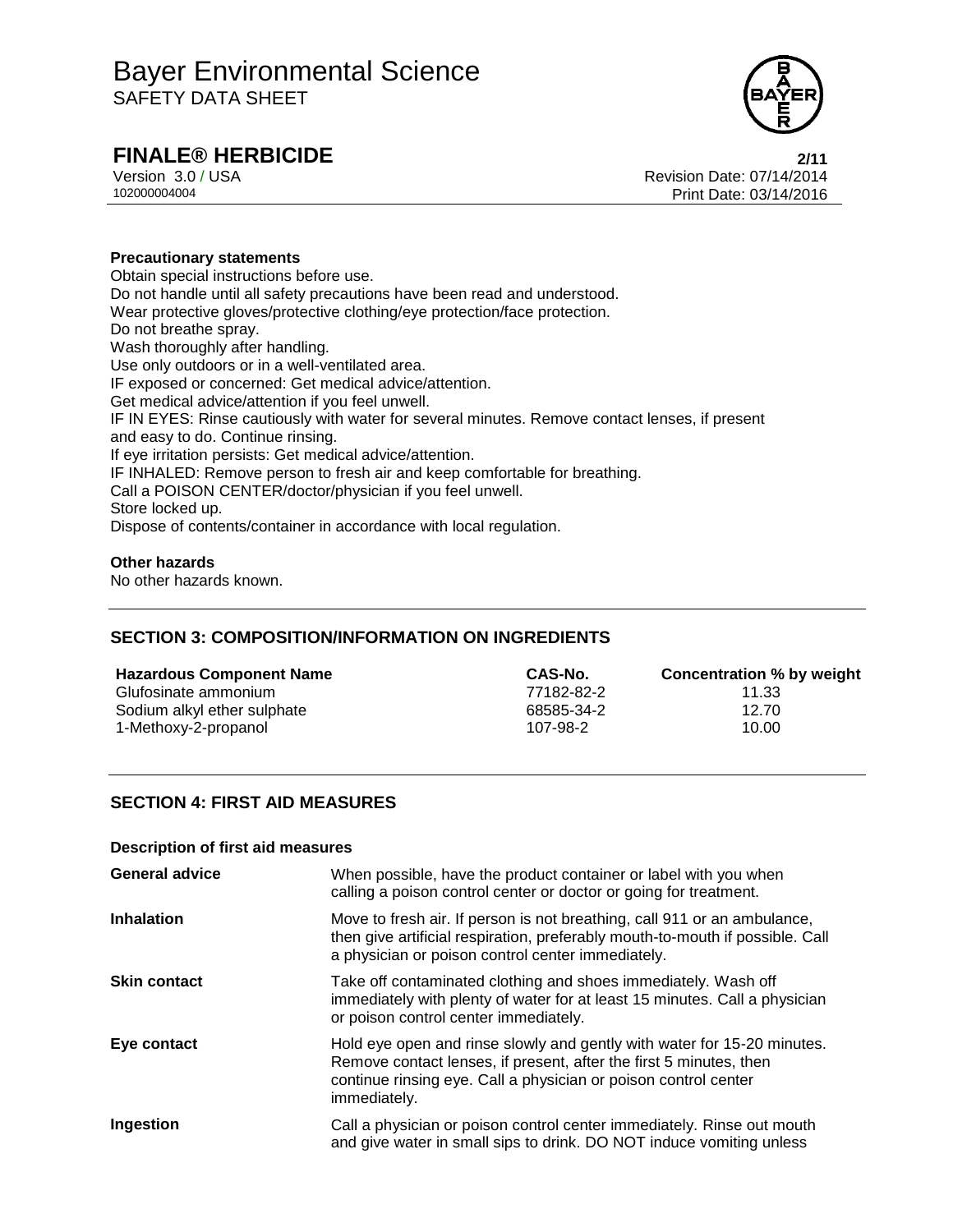

**FINALE® HERBICIDE**<br>Version 3.0 / USA **1999 120 14/2014**<br>Revision Date: 07/14/2014 Version 3.0 / USA Revision Date: 07/14/2014 Print Date: 03/14/2016

|           | directed to do so by a physician or poison control center. Never give<br>anything by mouth to an unconscious person. Do not leave victim<br>unattended.                                                                                                                                                                                 |
|-----------|-----------------------------------------------------------------------------------------------------------------------------------------------------------------------------------------------------------------------------------------------------------------------------------------------------------------------------------------|
|           | Most important symptoms and effects, both acute and delayed                                                                                                                                                                                                                                                                             |
| Symptoms  | Gastrointestinal disturbance, Tremors, Convulsions, Drowsiness,<br>Diarrhoea, Vomiting, Nausea, muscular weakness, Tachycardia,<br>Respiratory failure, Unconsciousness, Coma                                                                                                                                                           |
|           | Symptoms may be delayed.                                                                                                                                                                                                                                                                                                                |
|           | Indication of any immediate medical attention and special treatment needed                                                                                                                                                                                                                                                              |
| Treatment | Appropriate supportive and symptomatic treatment as indicated by the<br>patient's condition is recommended. In case of ingestion gastric lavage<br>should be considered in cases of significant ingestions only within the<br>first 2 hours. However, the application of activated charcoal and sodium<br>sulphate is always advisable. |

### **SECTION 5: FIREFIGHTING MEASURES**

| <b>Extinguishing media</b>                                         |                                                                                                                                                                                                                                                                                                                                                               |
|--------------------------------------------------------------------|---------------------------------------------------------------------------------------------------------------------------------------------------------------------------------------------------------------------------------------------------------------------------------------------------------------------------------------------------------------|
| <b>Suitable</b>                                                    | Carbon dioxide (CO2), Foam, Water spray, Dry powder                                                                                                                                                                                                                                                                                                           |
| <b>Unsuitable</b>                                                  | None known.                                                                                                                                                                                                                                                                                                                                                   |
| <b>Special hazards arising</b><br>from the substance or<br>mixture | In the event of fire the following may be released:, Hydrogen cyanide<br>(hydrocyanic acid), Carbon monoxide (CO), Oxides of phosphorus,<br>Nitrogen oxides (NOx)                                                                                                                                                                                             |
| <b>Advice for firefighters</b>                                     |                                                                                                                                                                                                                                                                                                                                                               |
| <b>Special protective</b><br>equipment for fire-fighters           | Firefighters should wear NIOSH approved self-contained breathing<br>apparatus and full protective clothing.                                                                                                                                                                                                                                                   |
| <b>Further information</b>                                         | Fight fire from upwind position. Keep out of smoke. Remove product<br>from areas of fire, or otherwise cool containers with water in order to<br>avoid pressure being built up due to heat. Whenever possible, contain<br>fire-fighting water by diking area with sand or earth. Do not allow run-off<br>from fire fighting to enter drains or water courses. |
| <b>Flash point</b><br><b>Autoignition temperature</b>              | >100 °C<br>no data available                                                                                                                                                                                                                                                                                                                                  |
| <b>Lower explosion limit</b>                                       | no data available                                                                                                                                                                                                                                                                                                                                             |
| <b>Upper explosion limit</b>                                       | no data available                                                                                                                                                                                                                                                                                                                                             |
| <b>Explosivity</b>                                                 | not applicable                                                                                                                                                                                                                                                                                                                                                |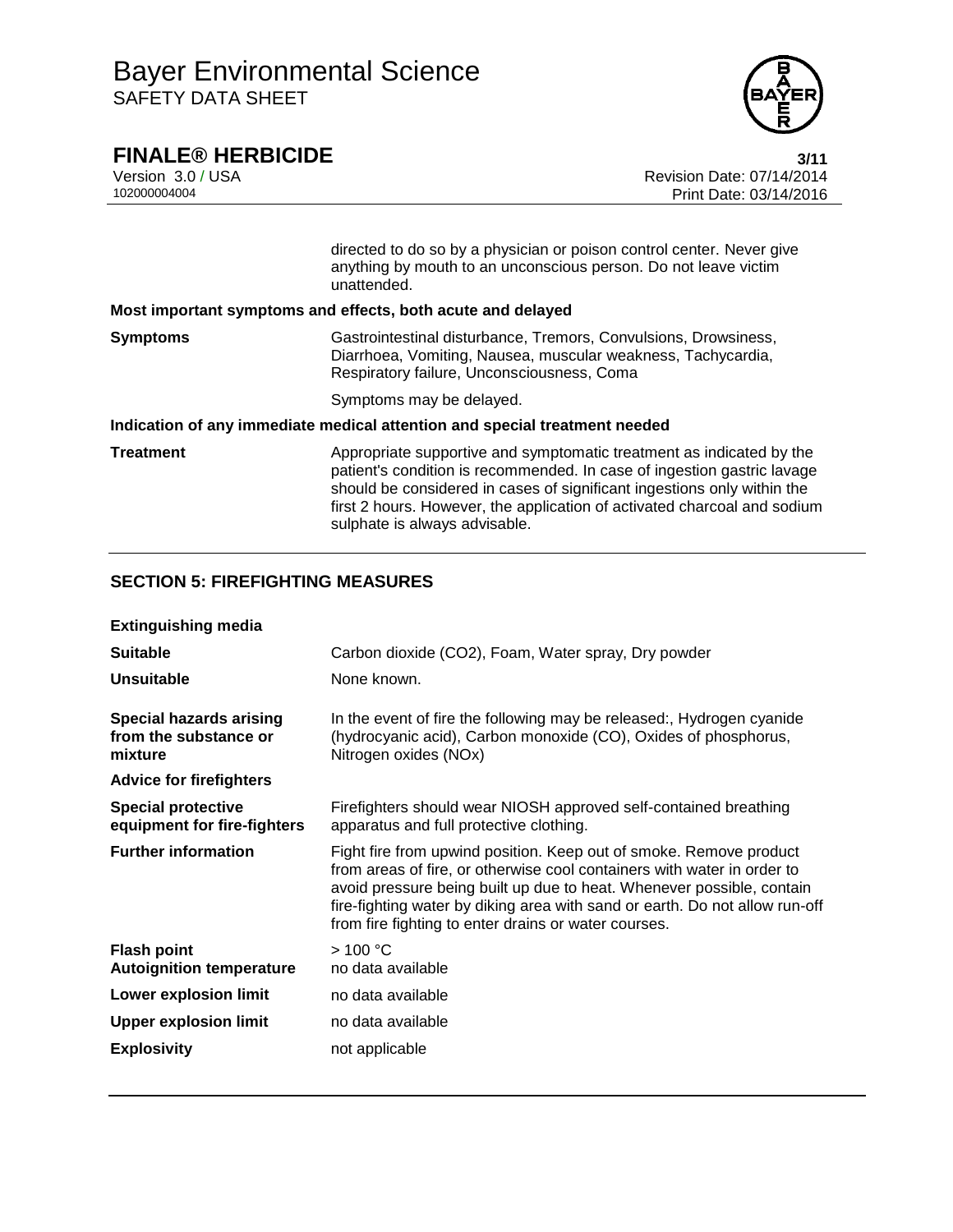

**FINALE® HERBICIDE 4/11**

Version 3.0 / USA Revision Date: 07/14/2014 102000004004 Print Date: 03/14/2016

### **SECTION 6: ACCIDENTAL RELEASE MEASURES**

**Personal precautions, protective equipment and emergency procedures Precautions ISOlate hazard area. Keep unauthorized people away. Avoid contact** with spilled product or contaminated surfaces. **Methods and materials for containment and cleaning up Methods for cleaning up** Soak up with inert absorbent material (e.g. sand, silica gel, acid binder, universal binder, sawdust). Collect and transfer the product into a properly labelled and tightly closed container. Clean contaminated floors and objects thoroughly, observing environmental regulations. **Additional advice** Use personal protective equipment. Do not allow to enter soil, waterways or waste water canal. Do not allow product to contact nontarget plants. **Reference to other sections** Information regarding safe handling, see section 7. Information regarding personal protective equipment, see section 8. Information regarding waste disposal, see section 13.

### **SECTION 7: HANDLING AND STORAGE**

#### **Precautions for safe handling**

| Advice on safe handling                                   | Maintain exposure levels below the exposure limit through the use of<br>general and local exhaust ventilation. Handle and open container in a<br>manner as to prevent spillage.                                                                                                                                                                                                                                                               |
|-----------------------------------------------------------|-----------------------------------------------------------------------------------------------------------------------------------------------------------------------------------------------------------------------------------------------------------------------------------------------------------------------------------------------------------------------------------------------------------------------------------------------|
| <b>Advice on protection</b><br>against fire and explosion | Keep away from heat and sources of ignition.                                                                                                                                                                                                                                                                                                                                                                                                  |
| <b>Hygiene measures</b>                                   | Wash hands thoroughly with soap and water after handling and before<br>eating, drinking, chewing gum, using tobacco, using the toilet or<br>applying cosmetics.<br>Remove Personal Protective Equipment (PPE) immediately after<br>handling this product. Before removing gloves clean them with soap and<br>water. Remove soiled clothing immediately and clean thoroughly before<br>using again. Wash thoroughly and put on clean clothing. |
|                                                           | Conditions for safe storage, including any incompatibilities                                                                                                                                                                                                                                                                                                                                                                                  |
| <b>Requirements for storage</b><br>areas and containers   | Store in a cool, dry place and in such a manner as to prevent cross<br>contamination with other crop protection products, fertilizers, food, and<br>feed. Store in original container and out of the reach of children,<br>preferably in a locked storage area.                                                                                                                                                                               |

#### **SECTION 8: EXPOSURE CONTROLS/PERSONAL PROTECTION**

| <b>Control parameters</b> |         |                           |               |              |
|---------------------------|---------|---------------------------|---------------|--------------|
| Components                | CAS-No. | <b>Control parameters</b> | <b>Update</b> | <b>Basis</b> |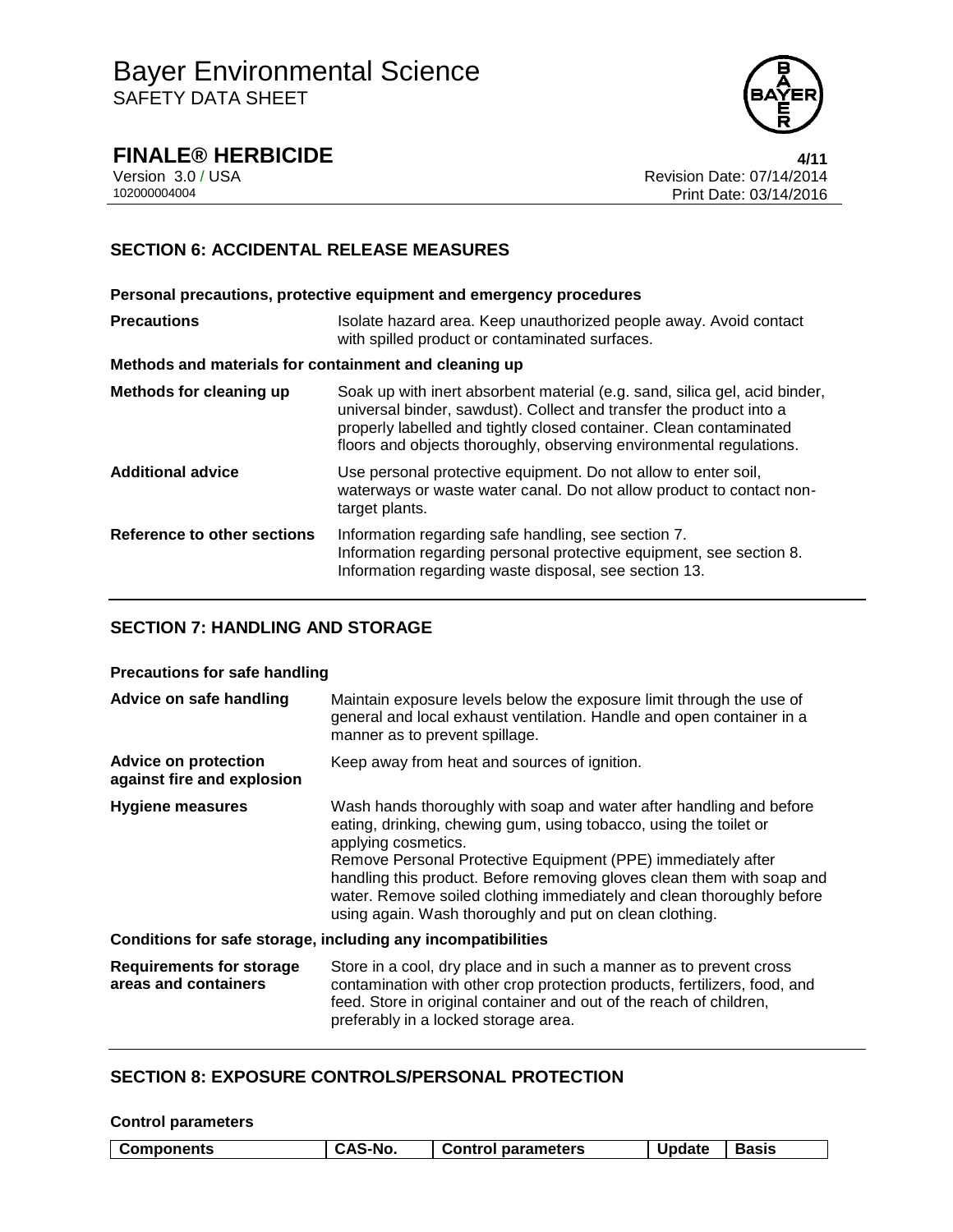

**FINALE® HERBICIDE**<br>Version 3.0 / USA **6/11**<br>Revision Date: 07/14/2014 Version 3.0 / USA Revision Date: 07/14/2014 Print Date: 03/14/2016

| Glufosinate ammonium                          | 77182-82-2 | $0.9$ mg/m $3$<br>(TWA)         |         | OES BCS*      |
|-----------------------------------------------|------------|---------------------------------|---------|---------------|
| Sodium alkyl ether sulphate<br>(Particulate.) | 68585-34-2 | 5 <sub>ug</sub> /m3<br>(AN ESL) | 02 2013 | <b>TX ESL</b> |
| Sodium alkyl ether sulphate<br>(Particulate.) | 68585-34-2 | 50ug/m3<br>(ST ESL)             | 02 2013 | <b>TX ESL</b> |
| 1-Methoxy-2-propanol                          | 107-98-2   | 50 ppm<br>(TWA)                 | 02 2013 | <b>ACGIH</b>  |
| 1-Methoxy-2-propanol                          | 107-98-2   | 100 ppm<br>(STEL)               | 02 2013 | <b>ACGIH</b>  |
| 1-Methoxy-2-propanol                          | 107-98-2   | 360 mg/m3/100 ppm<br>(REL)      | 2010    | <b>NIOSH</b>  |
| 1-Methoxy-2-propanol                          | 107-98-2   | 540 mg/m3/150 ppm<br>(STEL)     | 2010    | <b>NIOSH</b>  |
| 1-Methoxy-2-propanol                          | 107-98-2   | 360 mg/m3/100 ppm<br>(TWA)      | 1989    | OSHA Z1A      |
| 1-Methoxy-2-propanol                          | 107-98-2   | 540 mg/m3/150 ppm<br>(STEL)     | 1989    | OSHA Z1A      |
| 1-Methoxy-2-propanol                          | 107-98-2   | 380 mg/m3/100 ppm<br>(TWA)      | 06 2008 | TN OEL        |
| 1-Methoxy-2-propanol                          | 107-98-2   | 540 mg/m3/150 ppm<br>(STEL)     | 06 2008 | TN OEL        |
| 1-Methoxy-2-propanol                          | 107-98-2   | 1000ppb<br>(ST ESL)             | 07 2011 | <b>TX ESL</b> |
| 1-Methoxy-2-propanol                          | 107-98-2   | 3700ug/m3<br>(ST ESL)           | 07 2011 | <b>TX ESL</b> |
| 1-Methoxy-2-propanol                          | 107-98-2   | 370ug/m3<br>(AN ESL)            | 07 2011 | <b>TX ESL</b> |
| 1-Methoxy-2-propanol                          | 107-98-2   | 100ppb<br>(AN ESL)              | 07 2011 | <b>TX ESL</b> |
| 1-Methoxy-2-propanol                          | 107-98-2   | 540 mg/m3/150 ppm<br>(STEL)     | 08 2010 | US CA OEL     |
| 1-Methoxy-2-propanol                          | 107-98-2   | 360 mg/m3/100 ppm<br>(TWA PEL)  | 08 2010 | US CA OEL     |

\*OES BCS: Internal Bayer CropScience "Occupational Exposure Standard"

#### **Exposure controls**

#### **Personal protective equipment**

In normal use and handling conditions please refer to the label and/or leaflet. In all other cases the following recommendations would apply.

| <b>Respiratory protection</b> | When respirators are required, select NIOSH approved equipment<br>based on actual or potential airborne concentrations and in<br>accordance with the appropriate regulatory standards and/or industry<br>recommendations. |
|-------------------------------|---------------------------------------------------------------------------------------------------------------------------------------------------------------------------------------------------------------------------|
| <b>Hand protection</b>        | Chemical-resistant gloves (barrier laminate, butyl rubber, nitrile<br>rubber or Viton)                                                                                                                                    |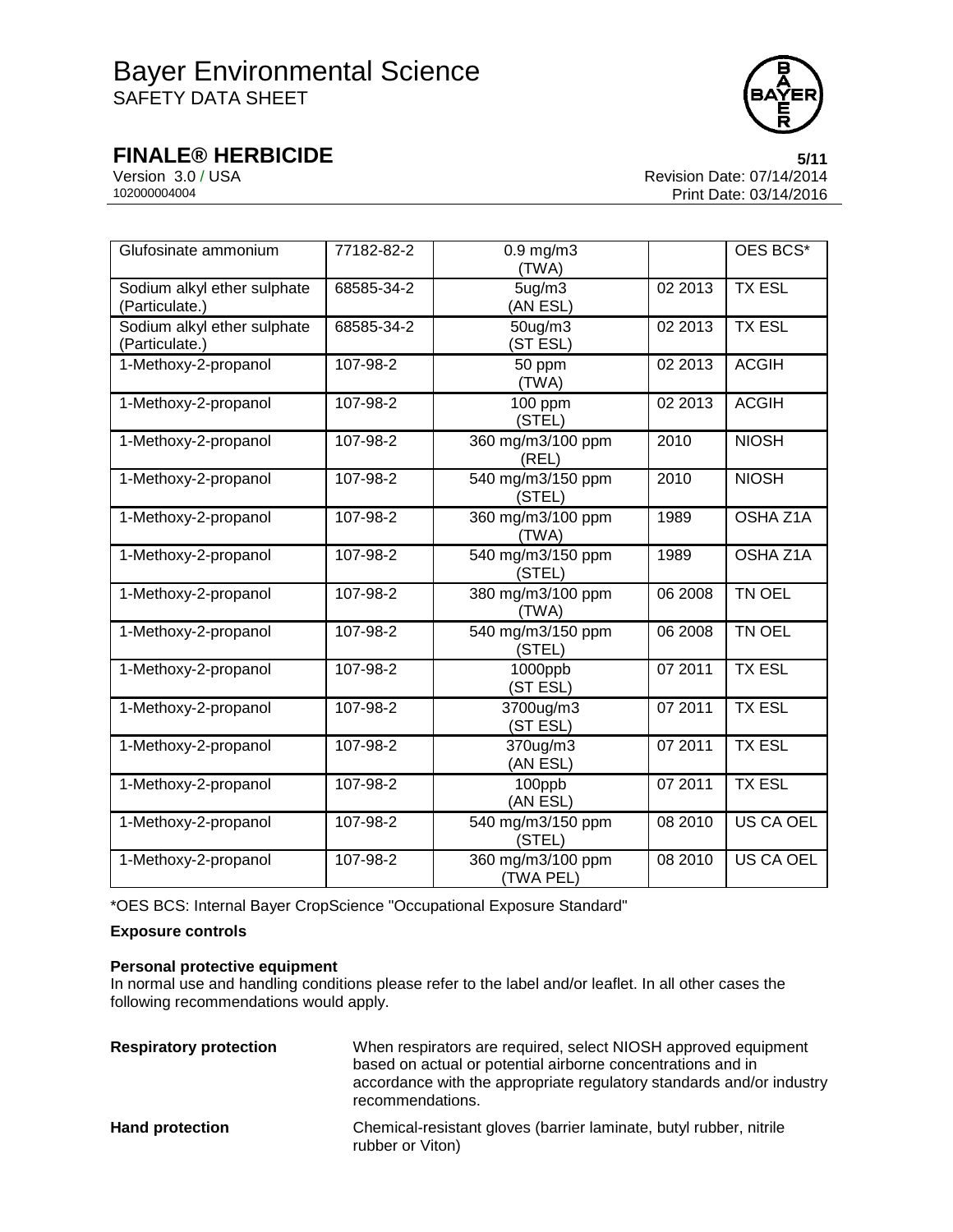

**FINALE® HERBICIDE**<br>Version 3.0/USA **6/11**<br>Revision Date: 07/14/2014 Version 3.0 / USA **Revision Date: 07/14/2014**<br>10200004004<br>Print Date: 03/14/2016 Print Date: 03/14/2016

| Eye protection                     | Tightly fitting safety goggles                                                                                                                                                                        |
|------------------------------------|-------------------------------------------------------------------------------------------------------------------------------------------------------------------------------------------------------|
| Skin and body protection           | Wear long-sleeved shirt and long pants and shoes plus socks.                                                                                                                                          |
| <b>General protective measures</b> | Follow manufacturer's instructions for cleaning/maintaining PPE. If<br>no such instructions for washables, use detergent and warm/tepid<br>water.<br>Keep and wash PPE separately from other laundry. |
|                                    | Eye wash facility and safety shower should be available.                                                                                                                                              |

#### **SECTION 9. PHYSICAL AND CHEMICAL PROPERTIES**

| Appearance                                              | blue                                   |
|---------------------------------------------------------|----------------------------------------|
| <b>Physical State</b>                                   | Liquid                                 |
| Odor                                                    | weakly pungent                         |
| <b>Odour Threshold</b>                                  | no data available                      |
| рH                                                      | 5.5 - 7.5 at 100 %                     |
| <b>Vapor Pressure</b>                                   | no data available                      |
| Vapor Density (Air = 1)                                 | no data available                      |
| <b>Density</b>                                          | ca. 1.06 g/cm <sup>3</sup> at 20 °C    |
| <b>Evapouration rate</b>                                | no data available                      |
| <b>Boiling Point</b><br><b>Melting / Freezing Point</b> | no data available<br>no data available |
| <b>Water solubility</b>                                 | soluble                                |
| <b>Minimum Ignition Energy</b>                          | not applicable                         |
| <b>Decomposition</b><br>temperature                     | not applicable                         |
| <b>Partition coefficient: n-</b><br>octanol/water       | no data available                      |
| Viscosity                                               |                                        |
|                                                         | no data available                      |
| <b>Flash point</b><br><b>Autoignition temperature</b>   | >100 °C<br>no data available           |
| <b>Lower explosion limit</b>                            | no data available                      |
| <b>Upper explosion limit</b>                            | no data available                      |
| <b>Explosivity</b>                                      | not applicable                         |
|                                                         |                                        |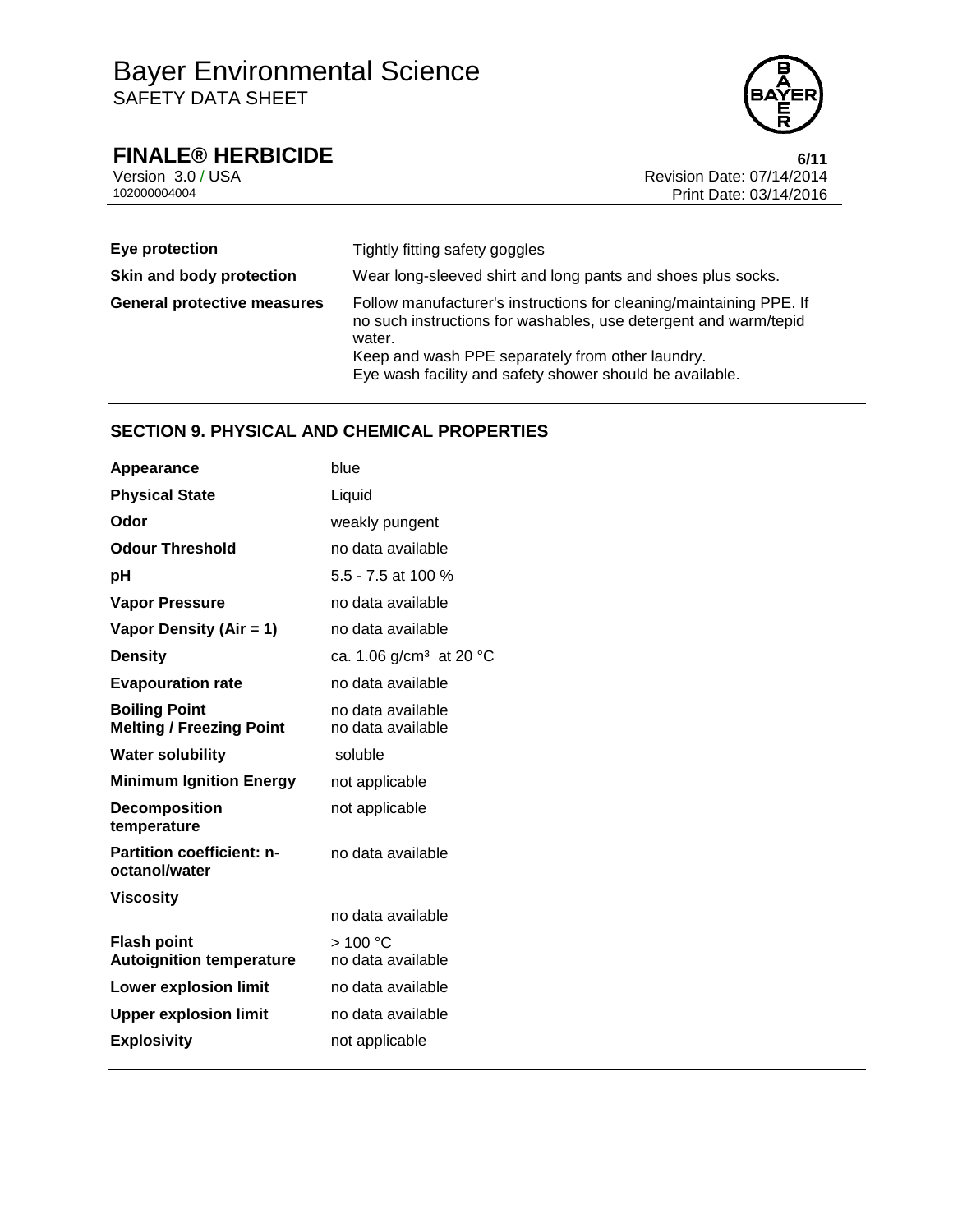

**FINALE® HERBICIDE 7/11**

Version 3.0 / USA **Revision Date: 07/14/2014**<br>10200004004 Print Date: 03/14/2016 Print Date: 03/14/2016

## **SECTION 10: STABILITY AND REACTIVITY**

#### **Reactivity**

| <b>Thermal decomposition</b><br><b>Chemical stability</b> | not applicable<br>Stable under normal conditions.           |
|-----------------------------------------------------------|-------------------------------------------------------------|
| <b>Possibility of hazardous</b><br>reactions              | No dangerous reaction known under conditions of normal use. |
| <b>Conditions to avoid</b>                                | Extremes of temperature and direct sunlight.                |
| Incompatible materials                                    | <b>Bases</b>                                                |
| <b>Hazardous decomposition</b><br>products                | Ammonia                                                     |

### **SECTION 11: TOXICOLOGICAL INFORMATION**

| <b>Exposure routes</b>               | Eye contact, Inhalation, Skin Absorption, Ingestion                                            |  |
|--------------------------------------|------------------------------------------------------------------------------------------------|--|
| <b>Immediate Effects</b><br>Eye      | Causes substantial but temporary eye injury. May cause severe eye<br>irritation.               |  |
| <b>Skin</b>                          | Harmful if absorbed through skin. May cause slight irritation.                                 |  |
| Ingestion                            | Harmful if swallowed.                                                                          |  |
| <b>Inhalation</b>                    | Harmful if inhaled.                                                                            |  |
| Information on toxicological effects |                                                                                                |  |
| <b>Acute oral toxicity</b>           | LD50 (male/female combined rat) 3,570 mg/kg                                                    |  |
| <b>Acute inhalation toxicity</b>     | LC50 (female rat) 4.14 mg/l<br>Exposure time: 4 h<br>Determined in the form of liquid aerosol. |  |
| <b>Acute dermal toxicity</b>         | LD50 (rat) $> 2,000$ mg/kg                                                                     |  |
| <b>Skin irritation</b>               | Slight irritation (rabbit)                                                                     |  |
| Eye irritation                       | Severe eye irritation. (rabbit)                                                                |  |
| <b>Sensitisation</b>                 | Non-sensitizing. (guinea pig)                                                                  |  |

#### **Assessment repeated dose toxicity**

Glufosinate-ammonium caused neurobehavioral effects and/or neuropathological changes in animal studies. Glufosinate-ammonium was well tolerated in rats and mice but less well tolerated in the dog in subchronic studies.

#### **Assessment Mutagenicity**

Glufosinate-ammonium was not mutagenic or genotoxic in a battery of in vitro and in vivo tests.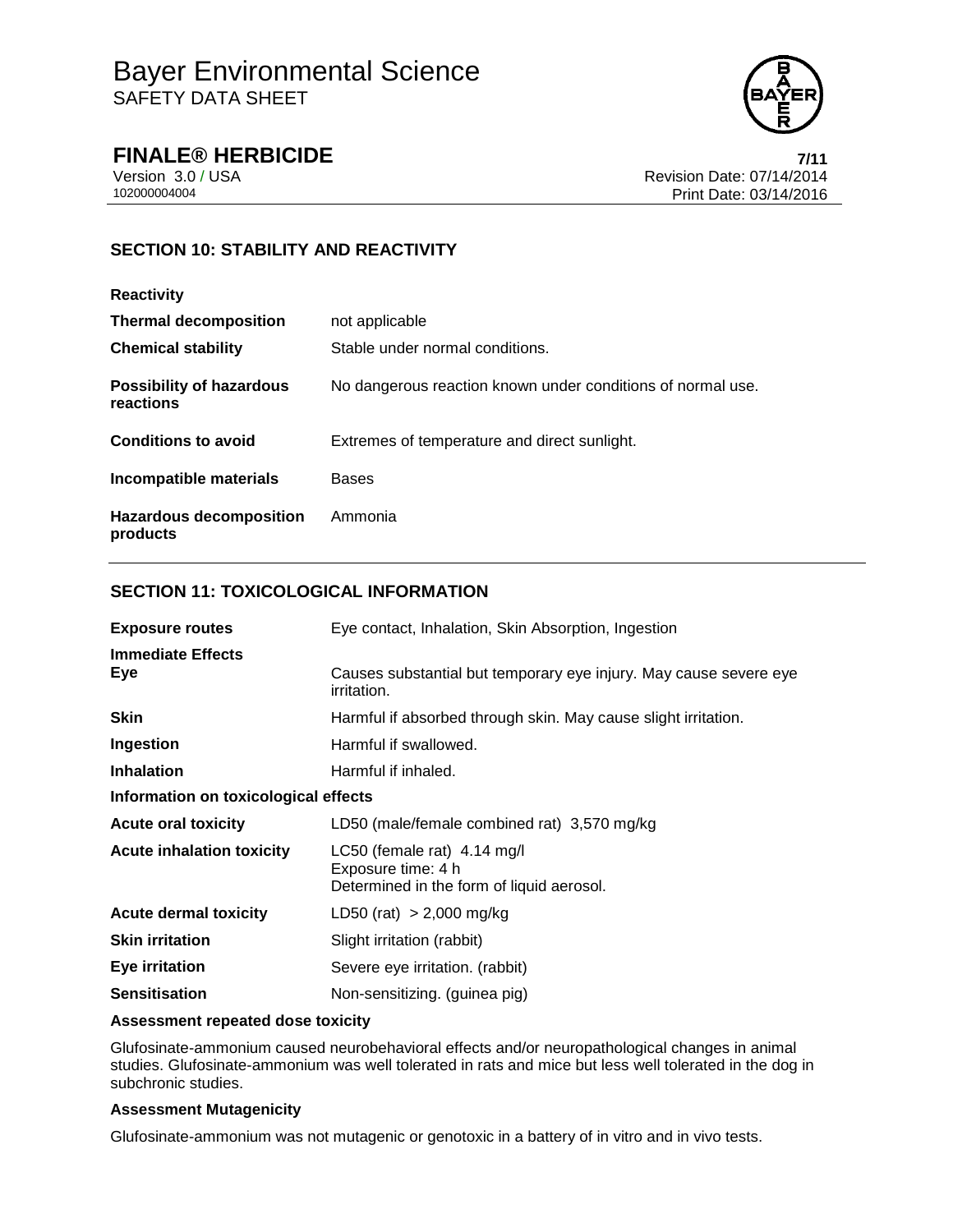

## **FINALE® HERBICIDE 8/11**

Version 3.0 / USA Revision Date: 07/14/2014<br>102000004004<br>Print Date: 03/14/2016 Print Date: 03/14/2016

#### **Assessment Carcinogenicity**

Glufosinate-ammonium was not carcinogenic in lifetime feeding studies in rats and mice.

#### **ACGIH**

1-Methoxy-2-propanol 107-98-2 Group A4

**NTP**

None.

**IARC**

None.

**OSHA**

None.

#### **Assessment toxicity to reproduction**

Implantation loss occurred in a rat multigeneration study with Glufosinate-ammonium. There were no effects on male fertility.

#### **Assessment developmental toxicity**

Glufosinate-ammonium caused developmental toxicity only at dose levels toxic to the dams. Glufosinate-ammonium caused an increased incidence of post implantation losses.

#### **Further information**

Only acute toxicity studies have been performed on the formulated product. The non-acute information pertains to the active ingredient(s).

### **SECTION 12: ECOLOGICAL INFORMATION**

| <b>Biodegradability</b>          | Glufosinate-ammonium: ; not rapidly biodegradable                                                                                                                                                                                                                                                                                                                                              |  |  |
|----------------------------------|------------------------------------------------------------------------------------------------------------------------------------------------------------------------------------------------------------------------------------------------------------------------------------------------------------------------------------------------------------------------------------------------|--|--|
| <b>Koc</b>                       | Glufosinate-ammonium: Koc: 2.3                                                                                                                                                                                                                                                                                                                                                                 |  |  |
| <b>Bioaccumulation</b>           | Glufosinate-ammonium: Bioconcentration factor (BCF) < 1; Does not<br>bioaccumulate.                                                                                                                                                                                                                                                                                                            |  |  |
| <b>Mobility in soil</b>          | Glufosinate-ammonium: Highly mobile in soils                                                                                                                                                                                                                                                                                                                                                   |  |  |
| <b>Environmental precautions</b> | Do not apply directly to water, to areas where surface water is present<br>or to intertidal areas below the mean high water mark.<br>Do not contaminate surface or ground water by cleaning equipment or<br>disposal of wastes, including equipment wash water.<br>Drift or runoff from treated areas may adversely affect non-target plants.<br>Apply this product as specified on the label. |  |  |

#### **SECTION 13: DISPOSAL CONSIDERATIONS**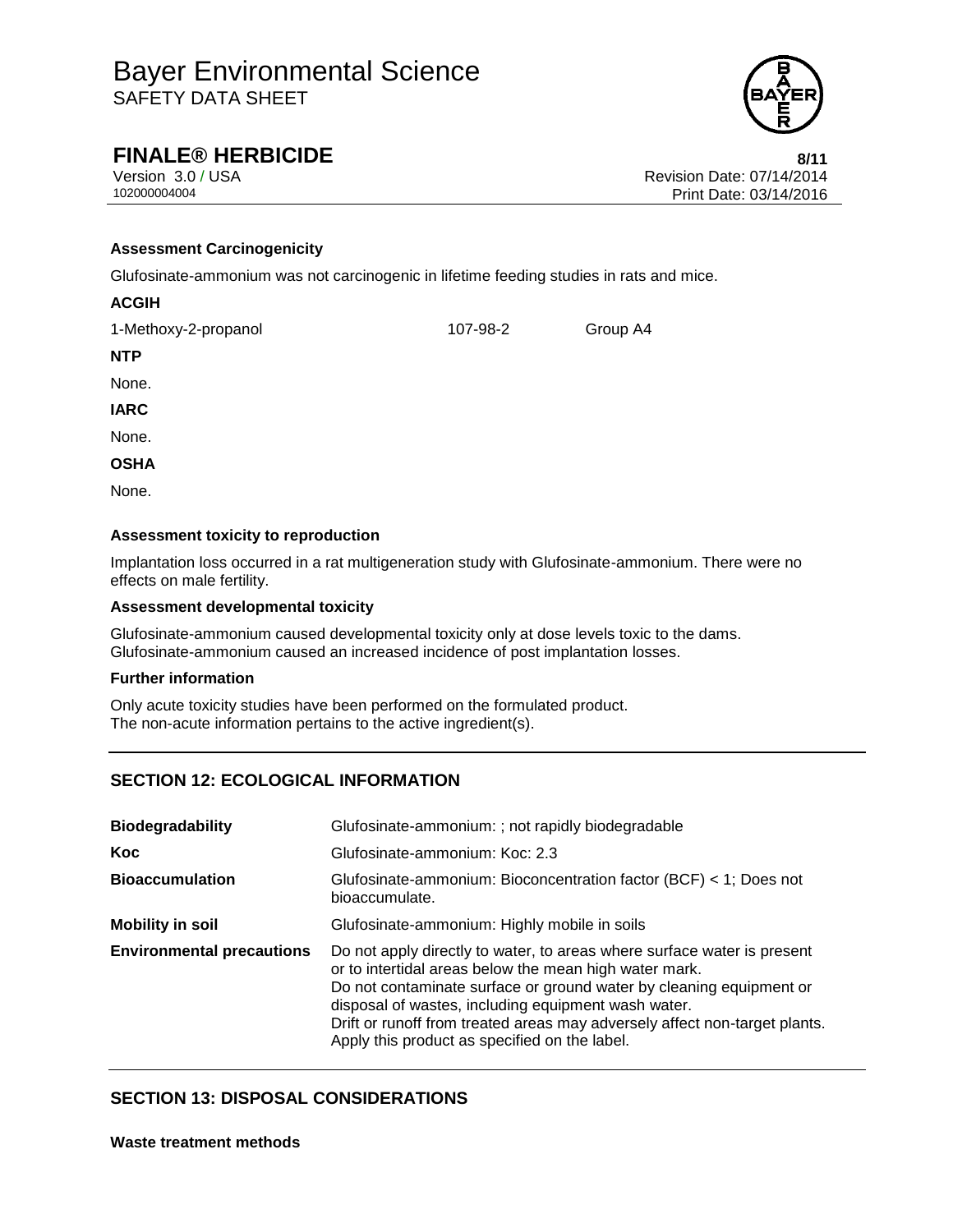

## **FINALE® HERBICIDE 9/11**

Version 3.0 / USA Revision Date: 07/14/2014 102000004004 Print Date: 03/14/2016

| <b>Product</b>                | Pesticide, spray mixture or rinse water that cannot be used according to<br>label instructions may be disposed of on site or at an approved waste<br>disposal facility.<br>Dispose in accordance with all local, state/provincial and federal<br>regulations.                                   |
|-------------------------------|-------------------------------------------------------------------------------------------------------------------------------------------------------------------------------------------------------------------------------------------------------------------------------------------------|
| <b>Contaminated packaging</b> | Do not use containers for other products.<br>Triple rinse containers.<br>Puncture container to avoid re-use.<br>Dispose of empty container in a sanitary landfill or by incineration, or, if<br>allowed by State/Provincial and local authorities, by burning.<br>If burned, stay out of smoke. |
| <b>RCRA</b> Information       | Characterization and proper disposal of this material as a special or<br>hazardous waste is dependent upon Federal, State and local laws and<br>are the user's responsibility. RCRA classification may apply.                                                                                   |

### **SECTION 14: TRANSPORT INFORMATION**

According to national and international transport regulations this material is not classified as dangerous goods / hazardous material.

Freight Classification: COMPOUNDS, TREE OR WEEDKILLING, N.O.I., other than poison; HAVING A DENSITY OF GREATER THAN 20 LBS. PER CUBIC FOOT

### **SECTION 15: REGULATORY INFORMATION**

**EPA Registration No.** 432-1229 **US Federal Regulations TSCA list** Sodium alkyl ether sulphate 68585-34-2 1-Methoxy-2-propanol 107-98-2 **US. Toxic Substances Control Act (TSCA) Section 12(b) Export Notification (40 CFR 707, Subpt D)** None. **SARA Title III - Section 302 - Notification and Information** None. **SARA Title III - Section 313 - Toxic Chemical Release Reporting** None. **US States Regulatory Reporting CA Prop65** This product does not contain any substances known to the State of California to cause cancer.

This product does not contain any substances known to the State of California to cause reproductive harm.

**US State Right-To-Know Ingredients** None.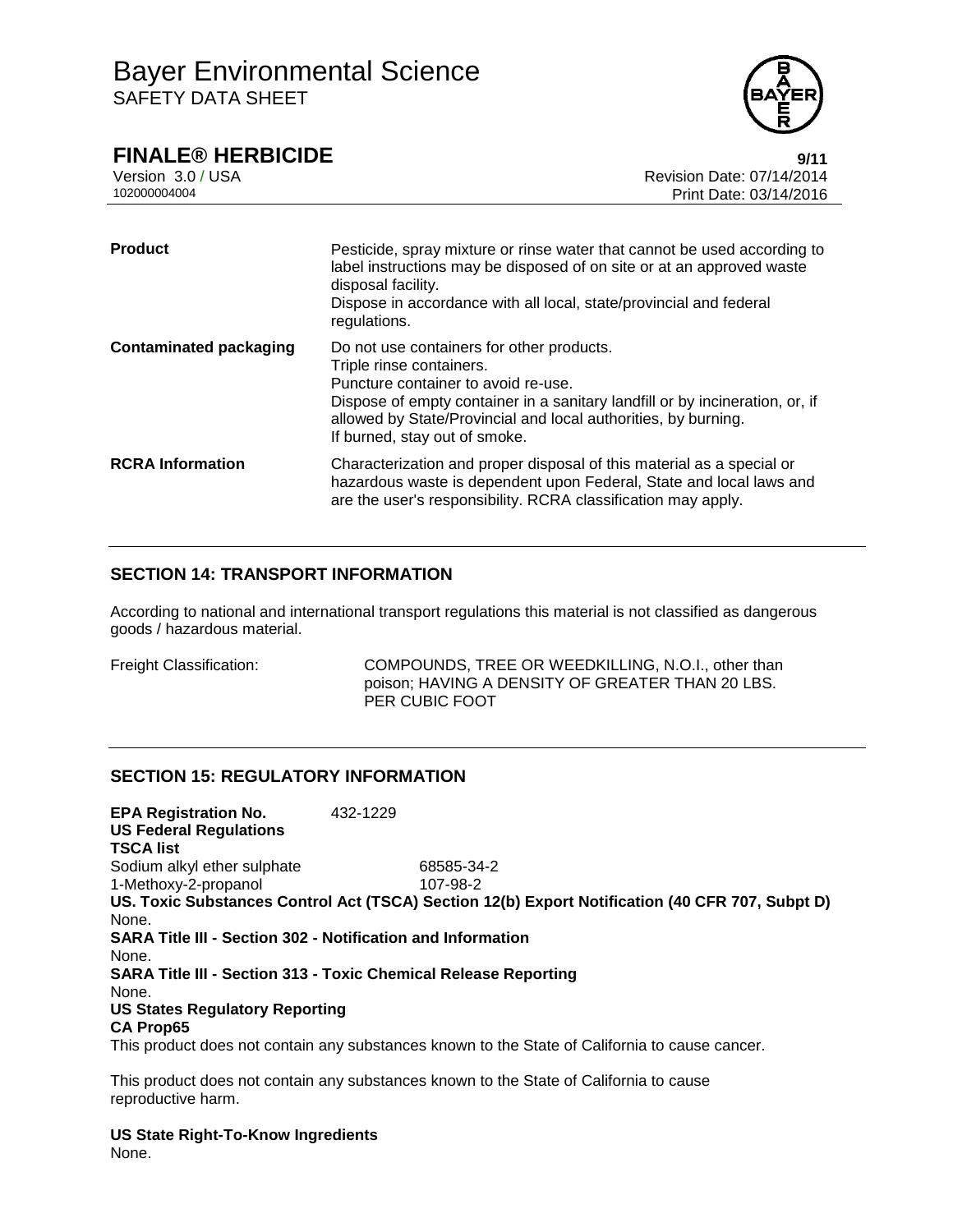

**FINALE® HERBICIDE**<br>Version 3.0/USA **10/11**<br>Revision Date: 07/14/2014 Revision Date: 07/14/2014 102000004004 Print Date: 03/14/2016

**Canadian Regulations Canadian Domestic Substance List** Sodium alkyl ether sulphate 68585-34-2 1-Methoxy-2-propanol 107-98-2

**Environmental CERCLA** None. **Clean Water Section 307 Priority Pollutants** None. **Safe Drinking Water Act Maximum Contaminant Levels** None.

**International Regulations European Inventory of Existing Commercial Substances (EINECS)** 1-Methoxy-2-propanol 107-98-2

#### **EPA/FIFRA Information:**

This chemical is a pesticide product registered by the Environmental Protection Agency and is subject to certain labeling requirements under federal pesticide law. These requirements differ from the classification criteria and hazard information required for safety data sheets, and for workplace labels of non-pesticide chemicals. Following is the hazard information required on the pesticide label:

**Signal word:** Warning!

| <b>Hazard statements:</b> |  |
|---------------------------|--|
|                           |  |

Causes substantial but temporary eye injury. Harmful if swallowed, inhaled or absorbed through the skin. Avoid contact with skin, eyes and clothing. Avoid inhalation of vapour or mist.

### **SECTION 16: OTHER INFORMATION**

| <b>NFPA 704 (National Fire Protection Association):</b> |                  |                           |                                                                                            |  |  |  |  |
|---------------------------------------------------------|------------------|---------------------------|--------------------------------------------------------------------------------------------|--|--|--|--|
| Health - 2                                              | Flammability - 1 | Instability - 0           | Others - none                                                                              |  |  |  |  |
| Health - 2                                              | Flammability - 1 | Physical Hazard - 0 PPE - | HMIS (Hazardous Materials Identification System, based on the Third Edition Ratings Guide) |  |  |  |  |

 $0 =$  minimal hazard,  $1 =$  slight hazard,  $2 =$  moderate hazard,  $3 =$  severe hazard,  $4 =$  extreme hazard

**Reason for Revision:** Revised according to the current OSHA Hazard Communication Standard (29CFR1910.1200)

#### **Revision Date:** 07/14/2014

This information is provided in good faith but without express or implied warranty. The customer assumes all responsibility for safety and use not in accordance with label instructions. The product names are